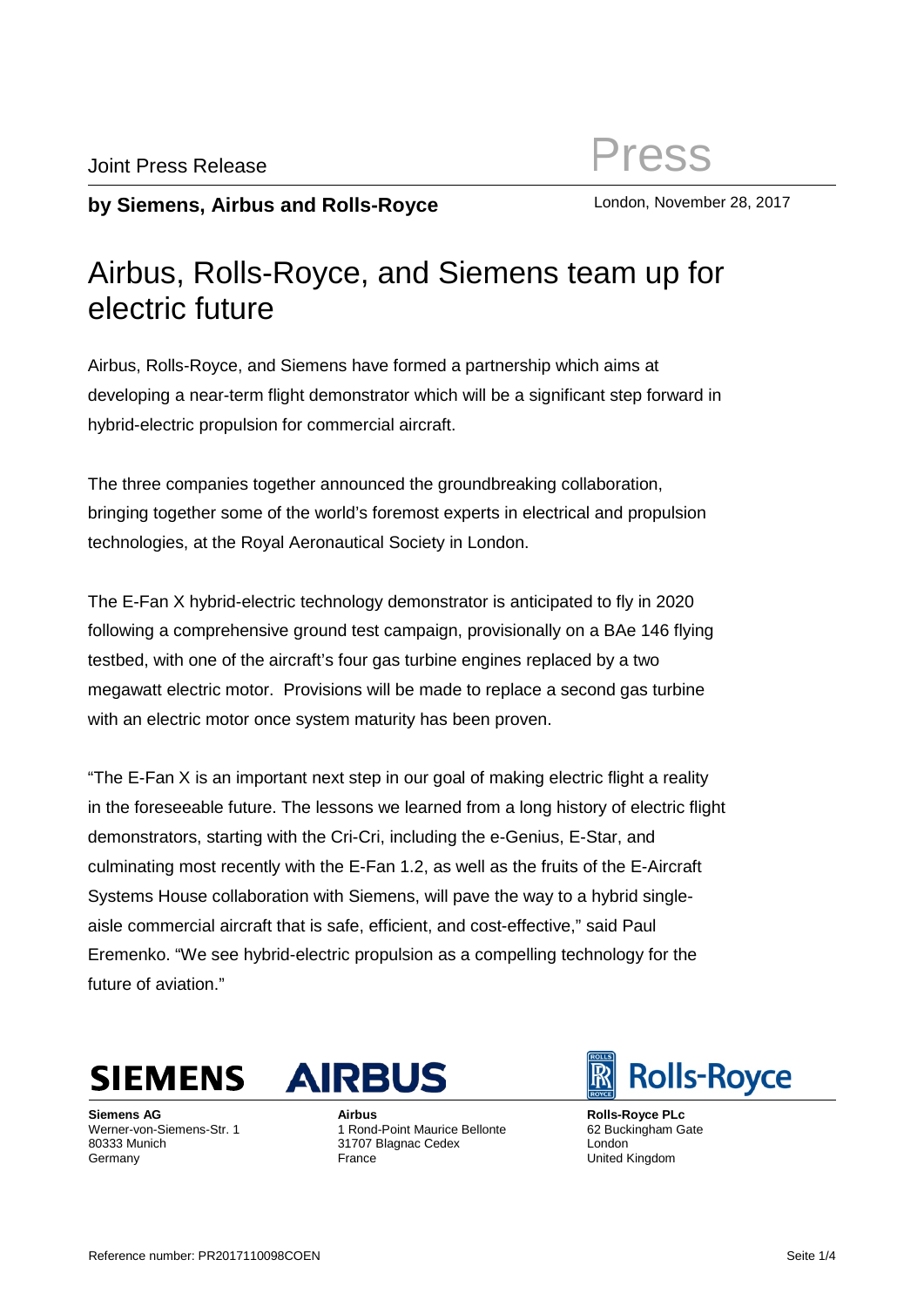The E-Fan X demonstrator will explore the challenges of high-power propulsion systems, such as thermal effects, electric thrust management, altitude and dynamic effects on electric systems and electromagnetic compatibility issues. The objective is to push and mature the technology, performance, safety and reliability enabling quick progress on the hybrid electric technology. The program also aims at establishing the requirements for future certification of electrically powered aircraft while training a new generation of designers and engineers to bring hybrid-electric commercial aircraft one step closer to reality.

As part of the E-Fan X program, Airbus, Rolls-Royce, and Siemens will each contribute with their extensive experience and know-how in their respective fields of expertise:

- Airbus will be responsible for overall integration as well as the control architecture of the hybrid-electric propulsion system and batteries, and its integration with flight controls.
- Rolls-Royce will be responsible for the turbo-shaft engine, two megawatt generator, and power electronics. Along with Airbus, Rolls-Royce will also work on the fan adaptation to the existing nacelle and the Siemens electric motor.
- Siemens will deliver the two megawatt electric motors and their power electronic control unit, as well as the inverter, DC/DC converter, and power distribution system. This comes on top of the E-Aircraft Systems House collaboration between Airbus and Siemens, launched in 2016, which aims at development and maturation of various electric propulsion system components and their terrestrial demonstration across various power classes.

Paul Stein, Rolls-Royce, Chief Technology Officer, said: "The E-Fan X enables us to build on our wealth of electrical expertise to revolutionize flight and welcome in the

**Siemens AG** Werner-von-Siemens-Str. 1 80333 Munich Germany

**Airbus** 1 Rond-Point Maurice Bellonte 31707 Blagnac Cedex France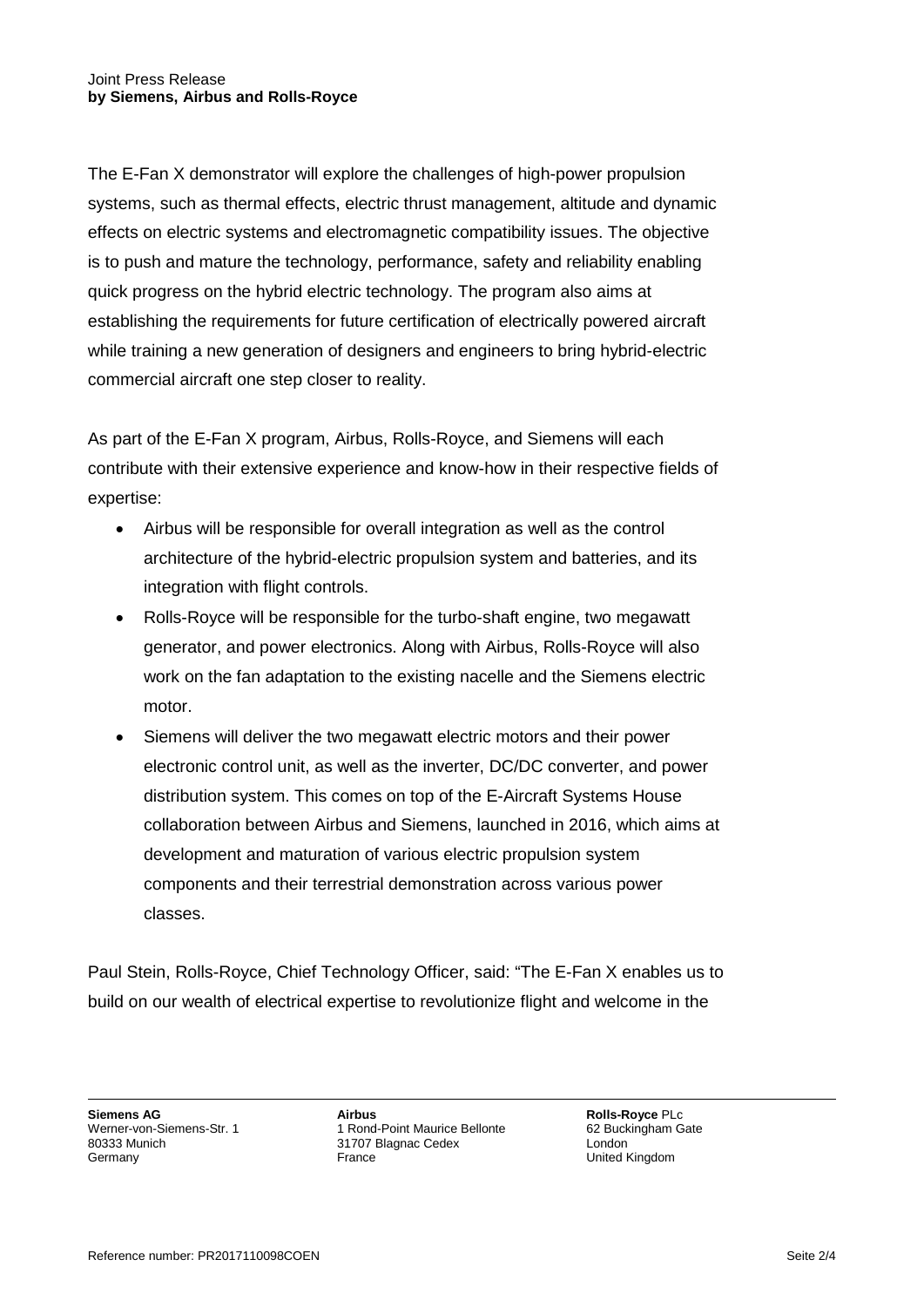third generation of aviation. This is an exciting time for us as this technological advancement will result in Rolls-Royce creating the world's most powerful flying generator.

"Siemens has been driving innovation in core technology fields at full speed," said Roland Busch, Chief Technology Officer of Siemens. "In April 2016 we opened a new chapter in electric-mobility with the collaboration with Airbus. Building up electric propulsion for aircraft, we are creating new perspectives for our company and also for our customers and society. With the E-Fan X partnership, we now take the next step to demonstrate the technology in the air."

Among the top challenges for today's aviation sector is to move towards a means of transport with improved environmental performance that is more efficient and less reliant on fossil fuels. The partners are committed to meeting the EU technical environmental goals of the European Commission's Flightpath 2050 Vision for Aviation (reduction of  $CO<sub>2</sub>$  by 75%, reduction of NOx by 90% and noise reduction by 65%). These cannot be achieved with the technologies existing today. Therefore, Airbus, Rolls-Royce and Siemens are investing in and focusing research work in different technology areas including electrification. Electric and hybrid-electric propulsion are seen today as among the most promising technologies for addressing these challenges.

This press release and further information are available at [www.siemens.com/press/electric-flight](http://www.siemens.com/press/electric-flight)

**Contact for journalists** Siemens AG Florian Martini Phone: +49 89 636 33446; E-mail: [florian.martini@siemens.com](mailto:florian.martini@siemens.com)

**Siemens AG** Werner-von-Siemens-Str. 1 80333 Munich Germany

**Airbus** 1 Rond-Point Maurice Bellonte 31707 Blagnac Cedex France